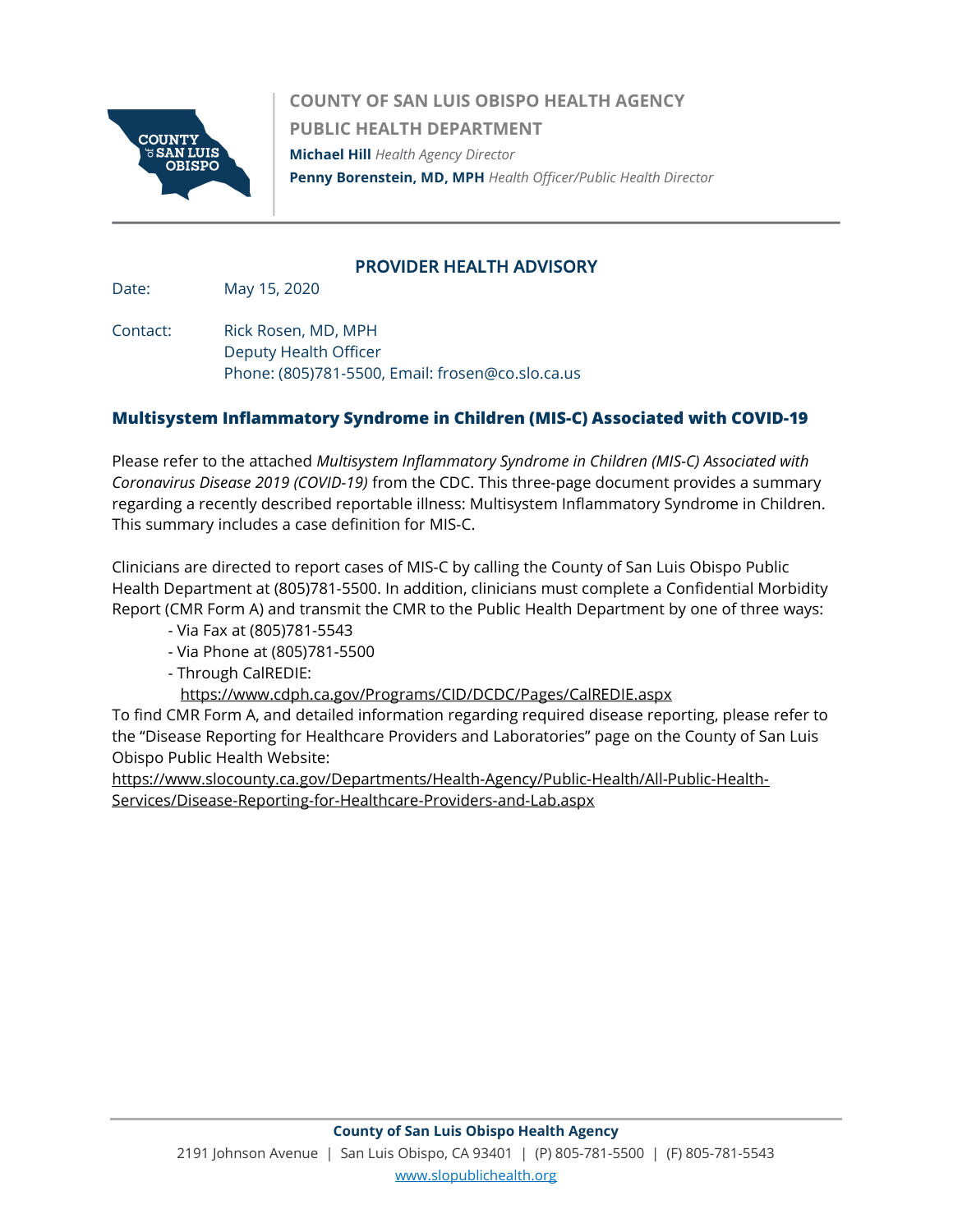# This is an official **CDC HEALTH ADVISORY**

Distributed via the CDC Health Alert Network May 14, 2020, 4:45 PM ET CDCHAN-00432

# Multisystem Inflammatory Syndrome in Children (MIS-C) Associated with Coronavirus Disease 2019 (COVID-19)

#### **Summary**

The Centers for Disease Control and Prevention (CDC) is providing 1) background information on several cases of a recently reported multisystem inflammatory syndrome in children (MIS-C) associated with coronavirus disease 2019 (COVID-19); and 2) a case definition for this syndrome. CDC recommends healthcare providers report any patient who meets the case definition to local, state, and territorial health departments to enhance knowledge of risk factors, pathogenesis, clinical course, and treatment of this syndrome.

#### **Background**

On April 26, 2020, clinicians in the United Kingdom (UK) recognized increased reports of previously healthy children presenting with a severe inflammatory syndrome with Kawasaki disease-like features.<sup>1</sup> The cases occurred in children testing positive for current or recent infection by SARS-CoV-2, the novel coronavirus that causes COVID-19, based on reverse-transcriptase polymerase chain reaction (RT-PCR) or serologic assay, or who had an epidemiologic link to a COVID-19 case. Patients presented with a persistent fever and a constellation of symptoms including hypotension, multiorgan (e.g., cardiac, gastrointestinal, renal, hematologic, dermatologic and neurologic) involvement, and elevated inflammatory markers.<sup>2</sup> Respiratory symptoms were not present in all cases.

Eight cases, including one death, from the UK were described in a recent publication. $^3$  In the limited sample of 8 children, it was reported that 75% of the patients were of Afro-Caribbean descent and 62.5% were male. The report also indicated that all 8 patients tested positive for SARS-CoV-2 through antibody testing, including the patient that died.<sup>3</sup>

 During March and April, cases of COVID-19 rapidly increased in New York City and New York State. In early May 2020, the New York City Department of Health and Mental Hygiene received reports of children with multisystem inflammatory syndrome. From April 16 through May 4, 2020, 15 patients aged 2-15 years were hospitalized, many requiring admission to the intensive care unit. As of May 12, 2020, the New York State Department of Health identified 102 patients (including patients from New York City) with similar presentations, many of whom tested positive for SARS-CoV-2 infection by RT-PCR or serologic assay. New York State and New York City continue to receive additional reports of suspected cases.

Additional reports of children presenting with severe inflammatory syndrome with a laboratory-confirmed case of COVID-19 or an epidemiological link to a COVID-19 case have been reported by authorities in other countries.4

It is currently unknown if multisystem inflammatory syndrome is specific to children or if it also occurs in adults.

There is limited information currently available about risk factors, pathogenesis, clinical course, and treatment for MIS-C. CDC is requesting healthcare providers report suspected cases to public health authorities to better characterize this newly recognized condition in the pediatric population.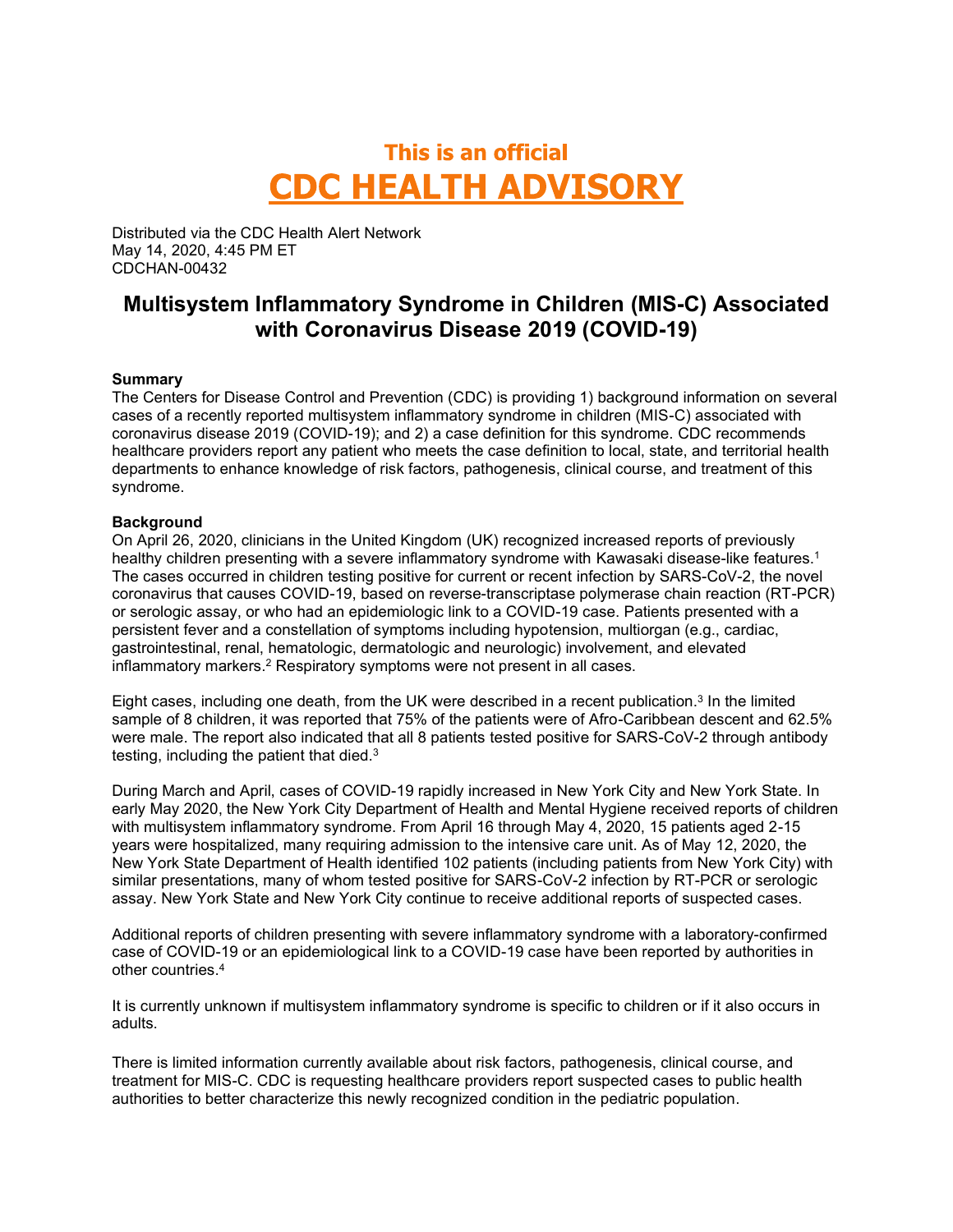#### Recommendations

Healthcare providers who have cared or are caring for patients younger than 21 years of age meeting MIS-C criteria should report suspected cases to their local, state, or territorial health department.

For additional information, please contact CDC's 24-hour Emergency Operations Center at 770-488-7100. After hour phone numbers for health departments are available at the Council of State and Territorial Epidemiologist website (https://resources.cste.org/epiafterhours).

#### Case Definition for Multisystem Inflammatory Syndrome in Children (MIS-C)

- An individual aged <21 years presenting with fever<sup>i</sup>, laboratory evidence of inflammation<sup>ii</sup>, and evidence of clinically severe illness requiring hospitalization, with multisystem (>2) organ involvement (cardiac, renal, respiratory, hematologic, gastrointestinal, dermatologic or neurological); AND
- No alternative plausible diagnoses: **AND**
- Positive for current or recent SARS-CoV-2 infection by RT-PCR, serology, or antigen test; or COVID-19 exposure within the 4 weeks prior to the onset of symptoms

 $i$ Fever >38.0°C for ≥24 hours, or report of subjective fever lasting ≥24 hours iiIncluding, but not limited to, one or more of the following: an elevated C-reactive protein (CRP), erythrocyte sedimentation rate (ESR), fibrinogen, procalcitonin, d-dimer, ferritin, lactic acid dehydrogenase (LDH), or interleukin 6 (IL-6), elevated neutrophils, reduced lymphocytes and low albumin

Additional comments

- Some individuals may fulfill full or partial criteria for Kawasaki disease but should be reported if they meet the case definition for MIS-C
- Consider MIS-C in any pediatric death with evidence of SARS-CoV-2 infection

#### **References**

#### 1 https://www.cdc.gov/kawasaki/index.html

2Royal College of Paediatrics and Child Health Guidance: Paediatric multisystem inflammatory syndrome temporally associated with COVID-19, https://www.rcpch.ac.uk/sites/default/files/2020-05/COVID-19-

Paediatric-multisystem-%20inflammatory%20syndrome-20200501.pdf.<br><sup>3</sup>Riphagen S, Gomez X, Gonzales-Martinez C, Wilkinson N, Theocharis P. Hyperinflammatory shock in children during COVID-19 pandemic. Lancet. 2020. Advance online publication, doi: 10.1016/S0140- 6736(20)31094 https://www.thelancet.com/journals/lancet/article/PIIS0140-6736(20)31094-1/fulltext <sup>4</sup>Verdoni L, Mazza A, Gervasoni A, Martelli L, Ruggeri M, Ciuffreda M, Bonanomi E, D'Anitga L. An outbreak of severe Kawasaki-like disease at the Italian epicentre of the SARS-CoV-2 epidemic: an observational cohort study. Lancet. 2020. Advance online publication, doi: 10.1016/ S0140- 6736(20)31129-6 https://www.thelancet.com/journals/lancet/article/PIIS0140-6736(20)31103-X/fulltext

The Centers for Disease Control and Prevention (CDC) protects people's health and safety by preventing and controlling diseases and injuries; enhances health decisions by providing credible information on critical health issues; and promotes healthy living through strong partnerships with local, national, and international organizations.